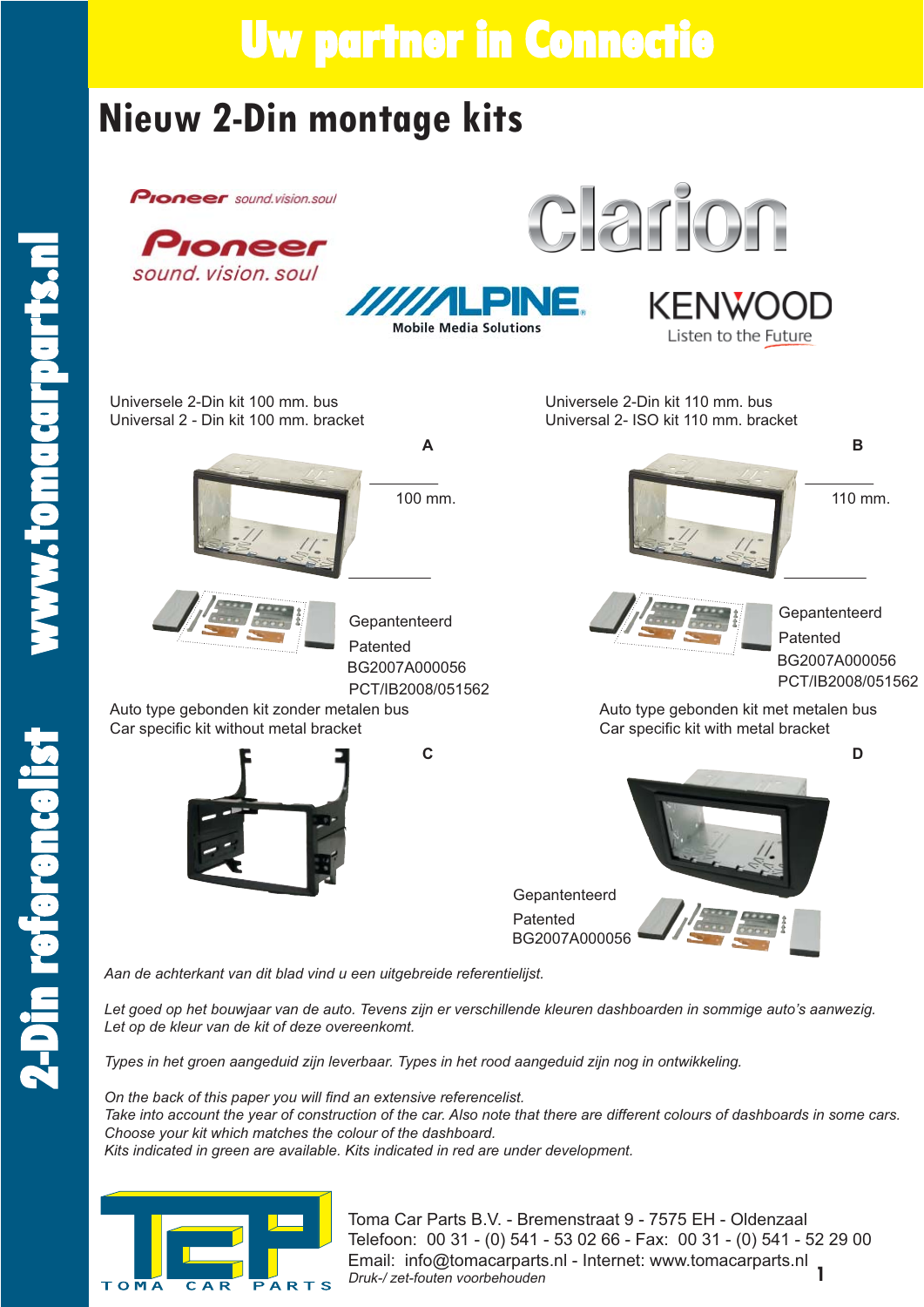**2 - D i**

**n ref**

**e**

|                                                                                                   | <b>Type</b>           | Color                        | All types                    |
|---------------------------------------------------------------------------------------------------|-----------------------|------------------------------|------------------------------|
|                                                                                                   |                       |                              | Clarion/ Pioneer/ VDO        |
|                                                                                                   |                       |                              | Kenwood/ Alpine              |
| <b>Alfa</b>                                                                                       |                       |                              |                              |
| 159 2005 -->/ Brera/ Spider 10 - 2006 -->                                                         | D                     | <b>Black</b>                 | 12.331001-03                 |
| 147 2004 -->                                                                                      | D                     | <b>Silver</b>                | 12.331001-02                 |
| GT 2006 -->                                                                                       | D                     | Dark-Grey                    | 12.331001-12                 |
|                                                                                                   |                       |                              |                              |
| <b>Audi</b>                                                                                       |                       |                              |                              |
| A3 2003 --> 2007 (With Symphony radio)                                                            | D                     | <b>Black</b>                 | 12.331321-06                 |
| A3 2007 --> (With symphony-Chorus-Concert)                                                        | D                     | <b>Black</b>                 | 12.331321-06                 |
| A4 2002 -- > 2007 (With Symphony radio)                                                           | D                     | <b>Black</b>                 | 12.331321-03                 |
| A4 2007-> (with Symphony-Chorus-Concert)                                                          | D                     | <b>Black</b>                 | 12.331321-04                 |
| A6 2001 --> 2004                                                                                  | D                     | <b>Black</b>                 | 12.331321-01                 |
| TT 2007 -->                                                                                       | D                     | <b>Black</b>                 | 12.331321-05                 |
|                                                                                                   |                       |                              |                              |
| <b>Cadillac</b>                                                                                   |                       |                              |                              |
| BLS 2006 -->                                                                                      | D                     | <b>Black</b>                 | 12.331038-01                 |
| CTS 2003 -->/ SRX 2004 --> 2007                                                                   | $\overline{\text{C}}$ |                              | 12.331038-02                 |
| CTS 2003 -->/ SRX 2004 --> 2007                                                                   | $\overline{C}$        | Grey<br><b>Black</b>         | 12.331038-03                 |
| DTS 2006 -->/ SRX 2007 -->                                                                        | $\mathsf{C}$          |                              | 12,331038-05                 |
| Escalade 2007 -->                                                                                 | $\overline{\text{c}}$ | Grey<br><b>Black</b>         | 12.331038-04                 |
|                                                                                                   |                       |                              |                              |
| <b>CHRYSLER-DODGE</b>                                                                             |                       |                              |                              |
| $300\,2005 -- >$ *                                                                                | $\mathbf C$           | <b>Black</b>                 | 12.331035-01                 |
| Grand Cherokee 2005 -->*                                                                          | $\mathsf{C}$          | <b>Black</b>                 | 12.331035-01                 |
| <b>PT Cruiser 2006 --&gt;</b>                                                                     | $\overline{C}$        | <b>Black</b>                 | 12.331035-01                 |
| Compass/Patriot/Caliber 2007 -->*                                                                 | $\overline{C}$        | <b>Black</b>                 | 12.331035-01                 |
| Sebring 07->/Dodge Nitro 07->/ Avenger 07 -->                                                     | $\overline{\text{c}}$ | <b>Black</b>                 | 12.331035-06                 |
| *Only for OEM navigation/ radio. For cars with a small radio you need a OEM bezel.                |                       |                              | See page 9/10                |
|                                                                                                   |                       |                              |                              |
| <b>CHEVROLET</b>                                                                                  |                       |                              |                              |
|                                                                                                   |                       |                              |                              |
| Aveo 2005 -->/ Captiva 2006 -->/ Epica 2006 -->                                                   | D                     | <b>Black</b>                 | 12.331086-05                 |
| Legacy<br><b>Nubira</b>                                                                           | D<br>D                | <b>Black</b><br><b>Black</b> | 12.331086-02<br>12.331086-04 |
|                                                                                                   | D                     |                              | 12.331086-08                 |
| <b>Rezzo</b>                                                                                      |                       | <b>Black</b>                 |                              |
|                                                                                                   |                       |                              |                              |
| <b>Citroën</b>                                                                                    |                       |                              |                              |
| C2/ C3/Jumpy 2007 -->                                                                             | B                     | <b>Black</b>                 | 12.331040-11                 |
| C-Crosser 10-2007 -- >*                                                                           | D                     | <b>Black</b>                 | 12.331201-02                 |
| *For cars with OEM radio you need OEM Mitsubishi H45Z G0 211 Citroen Benelux 6574X6 bezel page 10 |                       |                              |                              |
| Jumper 2006 -->                                                                                   | $\mathsf C$           | <b>Black</b>                 | 12.331094-10                 |
|                                                                                                   |                       |                              |                              |
| <b>DAIHATSU</b>                                                                                   |                       |                              |                              |
| Terios 2007                                                                                       | D                     | <b>Black</b>                 | 12.331088-02                 |
|                                                                                                   |                       |                              |                              |
| <b>FIAT</b>                                                                                       |                       |                              |                              |
| Bravo 2007 -->                                                                                    | D                     | Dark-Grey                    | 12.331094-12                 |
| Ducato 2006 -->                                                                                   | $\mathsf{C}$          | <b>Black</b>                 | 12.331094-10                 |
| Idea 2005 -->                                                                                     | $\overline{C}$        | <b>Black</b>                 | 12.331094-03                 |
| Panda 2005 -->                                                                                    | $\mathsf{C}$          | Antracite                    | 12.331094-01                 |
| Scudo 2007 -->                                                                                    | $\overline{\text{c}}$ | <b>Black</b>                 | 12.331040-11                 |
| Sedici 2006 -->                                                                                   | $\mathbf C$           | <b>Black</b>                 | 12.331295-09                 |
| Stilo 2005 -->                                                                                    | $\mathbf C$           | <b>Black</b>                 | 12.331094-02                 |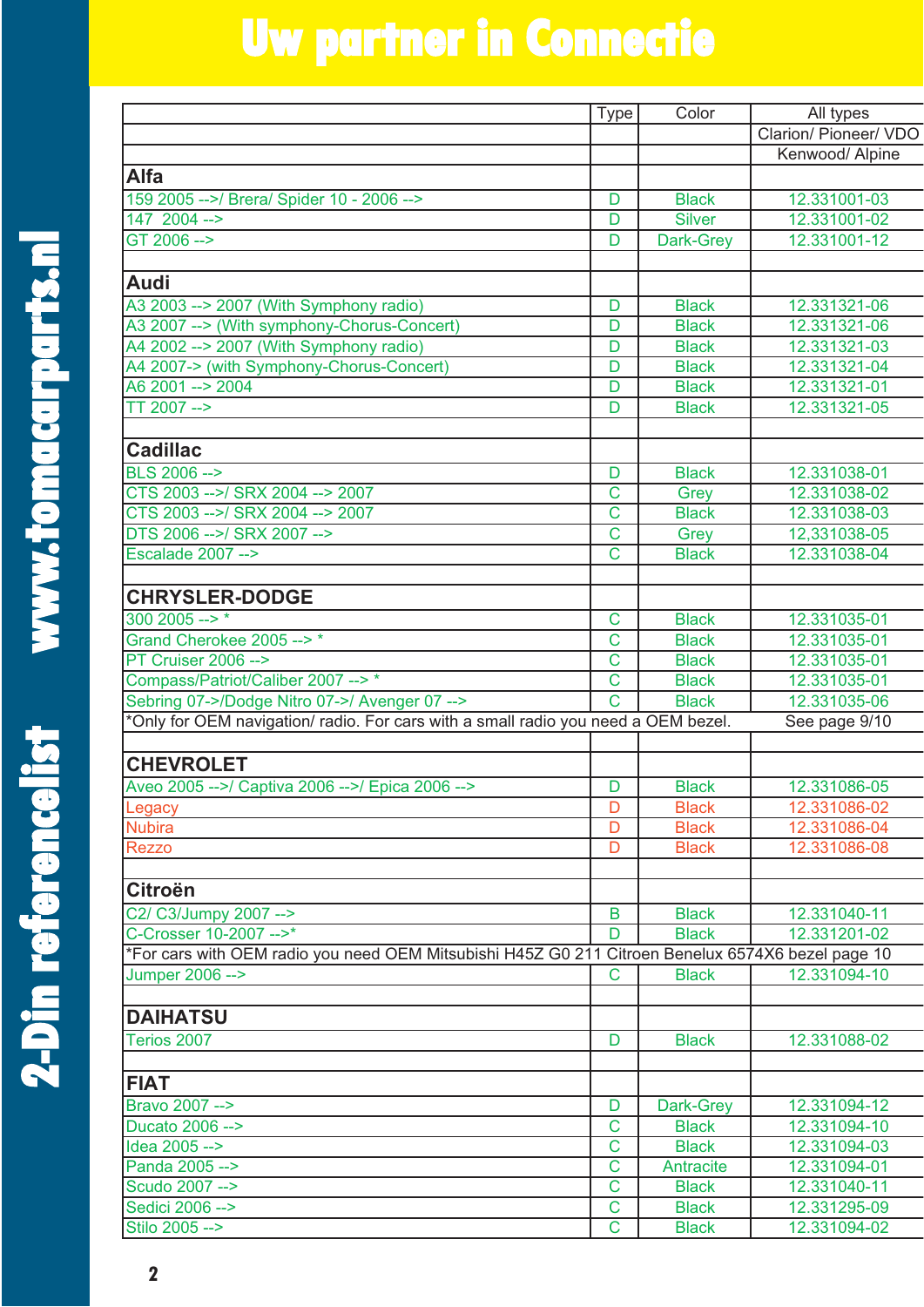|   | $\sum_{i=1}^{n}$                |  |
|---|---------------------------------|--|
|   |                                 |  |
|   |                                 |  |
|   |                                 |  |
|   |                                 |  |
|   |                                 |  |
|   |                                 |  |
|   |                                 |  |
|   |                                 |  |
|   |                                 |  |
|   |                                 |  |
|   |                                 |  |
|   |                                 |  |
|   |                                 |  |
|   |                                 |  |
|   |                                 |  |
|   | j<br>H                          |  |
|   |                                 |  |
|   |                                 |  |
|   |                                 |  |
|   |                                 |  |
|   | <b>THE METHAN CHANGE IS NOT</b> |  |
|   |                                 |  |
|   |                                 |  |
|   | S                               |  |
|   |                                 |  |
|   |                                 |  |
|   |                                 |  |
|   |                                 |  |
|   |                                 |  |
|   |                                 |  |
|   |                                 |  |
|   |                                 |  |
|   |                                 |  |
|   |                                 |  |
|   |                                 |  |
|   |                                 |  |
|   |                                 |  |
|   |                                 |  |
|   |                                 |  |
|   |                                 |  |
|   |                                 |  |
|   |                                 |  |
|   |                                 |  |
|   |                                 |  |
|   |                                 |  |
|   |                                 |  |
|   |                                 |  |
|   |                                 |  |
|   |                                 |  |
|   |                                 |  |
|   | B                               |  |
|   |                                 |  |
|   |                                 |  |
|   | Ę                               |  |
|   | <b>ALGERICAL</b>                |  |
|   |                                 |  |
|   |                                 |  |
|   |                                 |  |
|   |                                 |  |
|   |                                 |  |
|   |                                 |  |
|   |                                 |  |
|   |                                 |  |
|   |                                 |  |
|   | <b>Pin re</b>                   |  |
|   |                                 |  |
| C | FI<br>R                         |  |

|                                                                            | <b>Type</b>           | Color         | All types             |
|----------------------------------------------------------------------------|-----------------------|---------------|-----------------------|
|                                                                            |                       |               | Clarion/ Pioneer/ VDO |
|                                                                            |                       |               | Kenwood/ Alpine       |
| <b>FORD</b>                                                                |                       |               |                       |
| Focus 2004 --> 2007/ C-max/ Fiesta 2006 -->                                | D                     | <b>Black</b>  | 12.331114-03          |
| Focus 2004 --> 2007/ C-max/ Fiesta 2006 -->                                | D                     | antracite     | 12.331114-04          |
| Focus 2004 --> 2007/ C-max/ Fiesta 2006 -->                                | D                     | <b>Silver</b> | 12.331114-05          |
| Galaxy --> 2006                                                            | B                     | <b>Black</b>  | 12.331320-00          |
| S/C-Max 2006 -->/Galaxy 2006 -->/Focus-Mondeo 2007 -->*                    | D                     | <b>Black</b>  | 12.331114-03          |
| S/C-Max 2006 -->/Galaxy 2006 -->/Focus-Mondeo 2007 -->*                    | D                     | Antracite     | 12.331114-04          |
| S/C-Max 2006 -->/Galaxy 2006 -->/Focus-Mondeo 2007 -->*                    | D                     | <b>Silver</b> | 12.331114-05          |
| US Ford 150 2004 -->                                                       | $\overline{\text{C}}$ | <b>Black</b>  | 12.331114-53          |
| US Ford 250 2007 -->                                                       | $\overline{\text{c}}$ | <b>Black</b>  | 12.331114-54          |
| * with Sony-Blaupunkt you don't need an oem bezel / with the new Oval 6000 |                       |               |                       |
| CD you need an oem bezel bracket See page 11                               |                       |               |                       |
|                                                                            |                       |               |                       |
| <b>USA-GM/ Chevrolet/Pontiac</b>                                           |                       |               |                       |
| HHR 2006 -->/ Equinox/ G6/ Cobalt 2005 -->                                 | C                     | <b>Black</b>  | 12.331034-01          |
| Impala 2006 -->/Monte Carlo 2006 -->                                       | C                     | <b>Black</b>  | 12.331034-02          |
| Pontiac Torrent 2007 -->/ GMC Acadia-Yukon 2007 -->                        | $\overline{C}$        | <b>Black</b>  | 12.331034-02          |
| Saturn Outlook 2007 -->/Buick Lucerne 2007 -->                             | $\overline{\text{c}}$ | <b>Black</b>  | 12.331034-02          |
| Chevrolet Avalanche 2007 -->/Tahoe 2007 -->                                | $\overline{\text{c}}$ | <b>Black</b>  | 12.331034-02          |
| Chevrolet Blazer 2003 --> 2004/Tahoe 2003 --> 2005                         | $\overline{\text{C}}$ | <b>Black</b>  | 12.331138-01          |
| Pontiac Sunfire 2000 --> 2005                                              | $\overline{\text{c}}$ | <b>Black</b>  | 12.331138-01          |
| Dogde Nitro 07-> Avanger 07->                                              | C                     | <b>Black</b>  | 12.331035-06          |
| Buick Lacrosse 2006 -->                                                    | $\overline{\text{c}}$ | <b>Black</b>  | 12.331034-03          |
|                                                                            |                       |               |                       |
| Honda                                                                      |                       |               |                       |
| Accord 2008 --> without Dual-Zone Climate Controls                         | C                     | <b>Black</b>  | 12.331130-11          |
| Accord 2008 --> with Dual-Zone Climate Controls                            | $\overline{\text{C}}$ | <b>Black</b>  | 12.331130-12          |
| Acura RSX 2002 --> 2004                                                    | $\overline{\text{C}}$ | <b>Black</b>  | 12.331130-06          |
| Civic Hybrid 2006 -->                                                      | $\overline{C}$        | <b>Black</b>  | 12.331130-07          |
| Civic Hybrid 2006 -->                                                      | C                     | <b>Taupe</b>  | 12.331130-08          |
| Civic Hybrid 2006 -->                                                      | $\overline{C}$        | <b>Blue</b>   | 12.331130-09          |
| CR-V 2007 -->                                                              | $\overline{\text{c}}$ | <b>Black</b>  | 12.331130-10          |
| <b>Odyssey 2006 --&gt;</b>                                                 | $\mathsf C$           | <b>Black</b>  | 12.331130-13          |
|                                                                            |                       |               |                       |
| <b>Hummer</b>                                                              |                       |               |                       |
| Hummer H2 --> 2008                                                         | C                     | <b>Black</b>  | 12.331138-01          |
| Hummer H2 2008 -->                                                         | C                     | <b>Silver</b> | 12.331138-02          |
| Hummer H3 (us)                                                             | $\overline{C}$        | <b>Black</b>  | 12.331138-00          |
| Hummer H3 (eu)                                                             | D                     | <b>Black</b>  | 12.331270-04          |
|                                                                            |                       |               |                       |
|                                                                            |                       |               |                       |
| Hyundai                                                                    |                       |               |                       |
| Azera 2007 -->*                                                            | $\mathsf{C}$          | <b>Black</b>  | 12.331142-15          |
| *Also Grandeur if 2-Din opening is 105x190 mm                              |                       |               |                       |
| Santa Fe 2005--> wih oem radio 2-din opening 202x105mm                     | $\mathbf C$           | <b>Black</b>  | 12.331142-00          |
| Santa Fe 2005 --> without oem radio                                        | D                     | <b>Black</b>  | 12.331142-01          |
| Sonata 2005 --> 2008                                                       | C                     | <b>Black</b>  | 12.331142-04          |
| Sonata 2008 -->                                                            | C                     | <b>Black</b>  | 12.331142-06          |
| Tucson 2005 -->*                                                           | D                     | <b>Black</b>  | 12.331142-02          |
| you need an oem dashboard bezel. See page 12                               |                       |               |                       |
|                                                                            |                       |               |                       |
| Infiniti                                                                   |                       |               |                       |
| Infiniti/ G35 2003 --> 2005                                                | C                     | <b>Black</b>  | 12.331214-31          |

**3**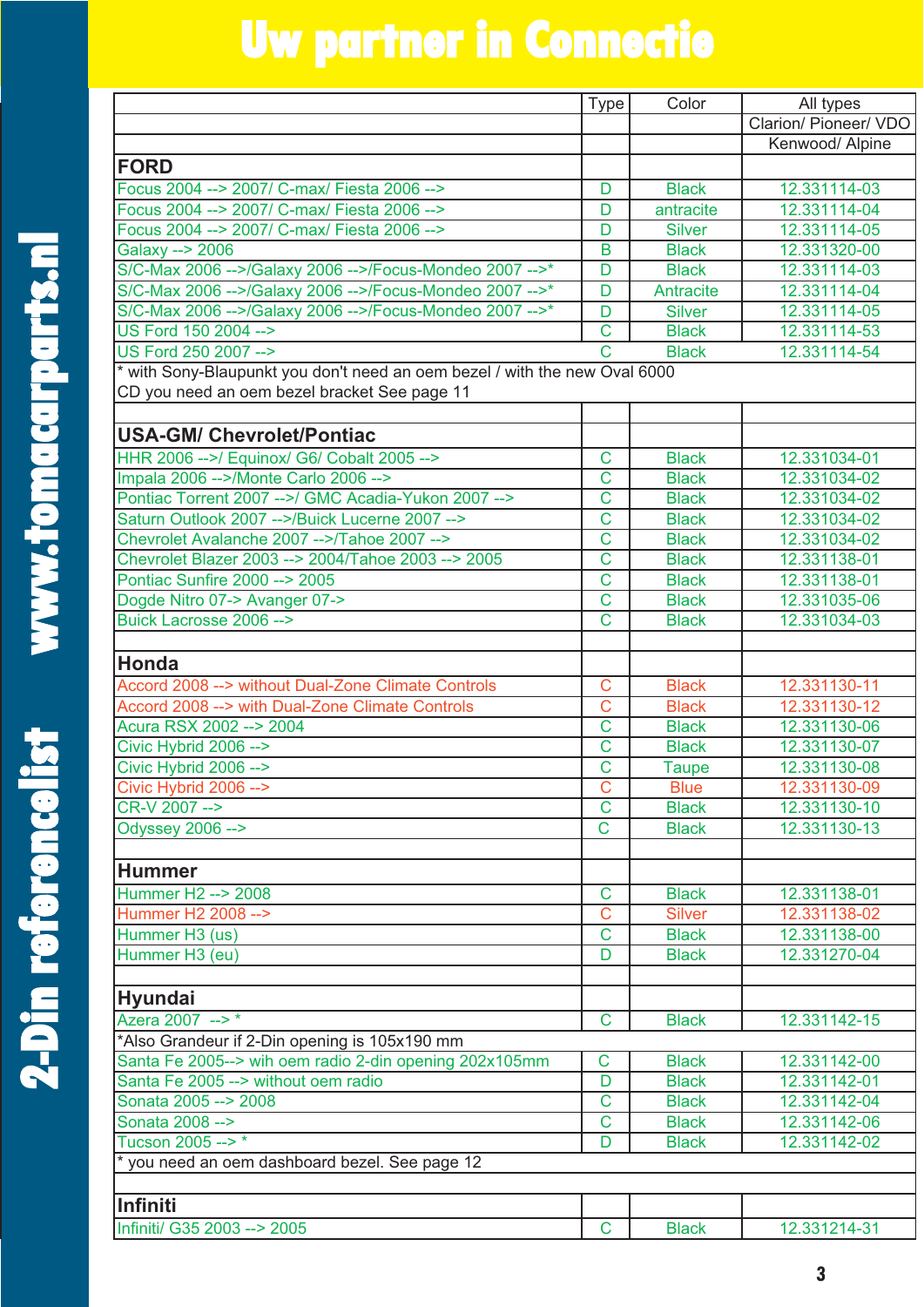Type Color All types

**2 - D i**

**n ref**

**e**

|                                                                                   |                         |               | Clarion/ Pioneer/ VDO |
|-----------------------------------------------------------------------------------|-------------------------|---------------|-----------------------|
|                                                                                   |                         |               | Kenwood/ Alpine       |
| <b>Iveco</b>                                                                      |                         |               |                       |
| Daily 2007 -->                                                                    | D                       | <b>Black</b>  | 12.331094-20          |
| Jaguar                                                                            |                         |               |                       |
| S-Type 2000 --> 2004/ X-Type 2002 --> 2007                                        | $\mathsf C$             | <b>Black</b>  | 12.331147-01          |
| <b>JEEP</b>                                                                       |                         |               |                       |
| Grand Cherokee 2005 -->*                                                          | C                       | <b>Black</b>  | 12.331035-01          |
| Wrangler 2007 -->                                                                 | $\overline{\text{c}}$   | black         | 12.331035-06          |
| * Only with oem navigation radio's. For cars equipped with a small radio you need |                         |               |                       |
| an OEM bezel. See page 9                                                          |                         |               |                       |
| <b>Kia</b>                                                                        |                         |               |                       |
| Carens 10-2006 -->                                                                | D                       | <b>Black</b>  | 12.331179-09          |
| Carnival 2002 --> 2006                                                            | $\overline{C}$          | <b>Black</b>  | 12.331179-04          |
| <b>Carnival 2006 --&gt;</b>                                                       | D                       | <b>Black</b>  | 12.331179-08          |
| Cee'd 2007 -->                                                                    | D                       | <b>Black</b>  | 12.331179-11          |
| <b>Magentis</b>                                                                   | D                       | <b>Black</b>  | 12.331179-03          |
| Optima 2005 --> 2007                                                              | C                       | <b>Black</b>  | 12.331179-15          |
| Picanto 2005 --> 2007                                                             | D                       | <b>Black</b>  | 12.331179-01          |
| Picanto 2005 -->                                                                  | D                       | <b>Silver</b> | 12.331179-02          |
| Picanto 2007--> With oem 2-din radio*                                             | $\overline{D}$          | <b>Black</b>  | 12.331179-16          |
| *Picanto Without oem radio you need oem bezel 8474007510EQ see page 12            |                         |               |                       |
| Sorento 09-2006 -->                                                               | D                       | <b>Black</b>  | 12.331179-10          |
| Sorento 2002 -- > 2006                                                            | $\mathbf C$             | <b>Black</b>  | 12.331179-07          |
| Sportage 2005 -->                                                                 | D                       | <b>Black</b>  | 12.331179-06          |
| Lancia                                                                            |                         |               |                       |
| Musa 2005-->                                                                      | D                       | Grey          | 12.331150-01          |
| Landrover                                                                         |                         |               |                       |
| Landrover Freelander 2004 -->                                                     | D                       | <b>Black</b>  | 12.331260-01          |
| Landrover Freelander II 07 -->/Discovery III/Range-Rover Sport                    | D                       | <b>Black</b>  | 12.331260-02          |
| Lexus                                                                             |                         |               |                       |
| GS 300 - 400 1998 --> 2003                                                        | $\overline{C}$          | <b>Black</b>  | 12.331301-05          |
| IS 300 2001 --> 2004                                                              | $\mathbf C$             | <b>Black</b>  | 12.331301-00          |
|                                                                                   |                         |               |                       |
| <b>Mazda</b>                                                                      |                         |               |                       |
| 626 2001 --> 2002/ MPV 1996 --> 1999                                              | $\mathsf C$             | <b>Black</b>  | 12.331170-04          |
| B Pick-up 1995 --> 2005                                                           | $\mathbf C$             | <b>Black</b>  | 12.331170-03          |
| Mazda 2 2008 -- >*                                                                | $\overline{C}$          | <b>Black</b>  | 12.331320-00          |
| *You need oem bezel NO DF71-55-210A-02 see page 14                                |                         |               |                       |
| Mazda 3 2004 -- >*                                                                | $\overline{\mathsf{C}}$ | <b>Black</b>  | 12.331170-07          |
| * Excluding 2007 models with automatic climate control                            |                         |               |                       |
| Mazda 5                                                                           | $\mathbf C$             | <b>Silver</b> | 12.331170-05          |
| Mazda CX7                                                                         | $\mathbf C$             | <b>Black</b>  | 12.331170-09          |
| Mazda MX 5                                                                        | $\mathsf C$             | <b>Black</b>  | 12.331170-06          |
| Mazda 6 2008 -->                                                                  | D                       | <b>Black</b>  | 12.331170-11          |
|                                                                                   |                         |               |                       |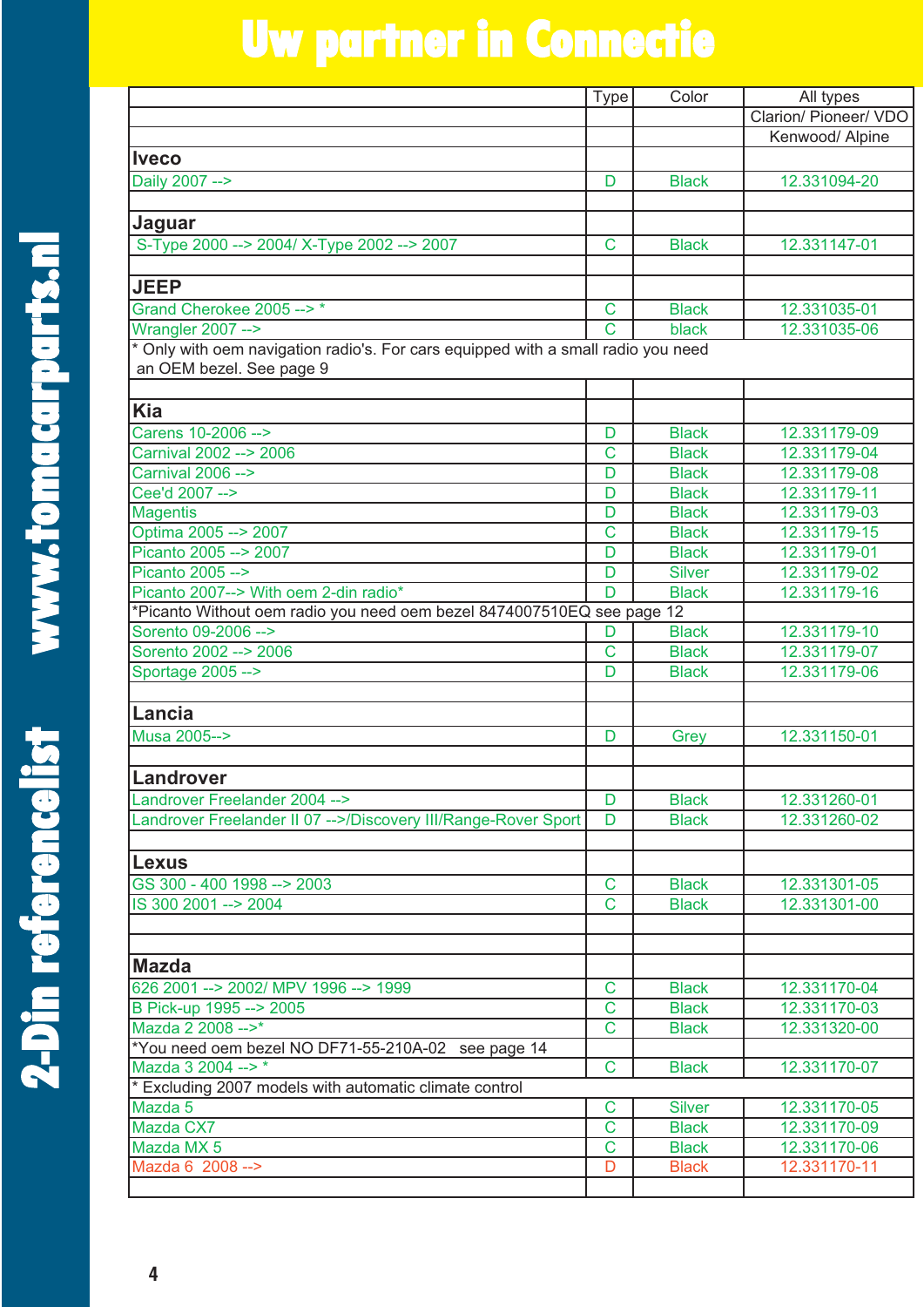| <b>COM</b>                            |  |
|---------------------------------------|--|
|                                       |  |
|                                       |  |
|                                       |  |
|                                       |  |
|                                       |  |
|                                       |  |
|                                       |  |
|                                       |  |
|                                       |  |
|                                       |  |
|                                       |  |
|                                       |  |
|                                       |  |
|                                       |  |
|                                       |  |
|                                       |  |
| J<br>J<br>J<br>J<br>J                 |  |
|                                       |  |
| <b>THE METAL CHANGE</b>               |  |
|                                       |  |
|                                       |  |
|                                       |  |
|                                       |  |
| S                                     |  |
|                                       |  |
|                                       |  |
|                                       |  |
|                                       |  |
|                                       |  |
|                                       |  |
|                                       |  |
|                                       |  |
|                                       |  |
|                                       |  |
|                                       |  |
|                                       |  |
|                                       |  |
|                                       |  |
|                                       |  |
|                                       |  |
|                                       |  |
|                                       |  |
|                                       |  |
|                                       |  |
|                                       |  |
|                                       |  |
|                                       |  |
|                                       |  |
|                                       |  |
|                                       |  |
|                                       |  |
|                                       |  |
|                                       |  |
|                                       |  |
|                                       |  |
|                                       |  |
| THE PERSON<br>$\overline{\mathbf{B}}$ |  |
|                                       |  |
|                                       |  |
|                                       |  |
|                                       |  |
|                                       |  |
| <b>COLLEGE</b>                        |  |
|                                       |  |
|                                       |  |
|                                       |  |
|                                       |  |
| $\frac{1}{2}$                         |  |
|                                       |  |
| I                                     |  |
| H.                                    |  |

|                                                                                                   | <b>Type</b>                | Color                        | All types                    |
|---------------------------------------------------------------------------------------------------|----------------------------|------------------------------|------------------------------|
|                                                                                                   |                            |                              | <b>Clarion/ Pioneer/ VDO</b> |
|                                                                                                   |                            |                              | Kenwood/ Alpine              |
| <b>Mercedes</b>                                                                                   |                            |                              |                              |
| $A \overline{W-168}$                                                                              | B                          | <b>Black</b>                 | 12.331320-00                 |
| A W-169/ B W-245 *                                                                                | D                          | <b>Black</b>                 | 12.331190-02                 |
| * If the car is equipped with an Audio 5 system you will need an OEM bezel. NO. A1696803239       |                            |                              |                              |
| See page 12                                                                                       |                            |                              |                              |
| C-W203-004/CLK W-209 2003 --> 2004/Vito W-639*                                                    | D                          | <b>Black</b>                 | 12.331190-04                 |
| *Vito W-639 >chassis number end to 223209/ W-639 chassis number end 223210->                      |                            |                              |                              |
| use 12.331190-11/ W639 with 3.0 motor does not fit.                                               |                            |                              |                              |
| E W211                                                                                            | D                          | <b>Black</b>                 | 12.331190-05                 |
| $ML \rightarrow 2005$                                                                             | D                          | <b>Black</b>                 | 12.331320-00                 |
| ML W-164 2005 -->                                                                                 | D                          | <b>Black</b>                 | 12.331190-06                 |
| CLK 2006 -->                                                                                      | D                          | <b>Black</b>                 | 12.331190-17                 |
| <b>Sprinter W209</b>                                                                              | D                          | <b>Black</b>                 | 12.331190-20                 |
| Sprinter W309CDI/ W311CDI/ W315CDI/ W318CDI                                                       | $\overline{\text{C}}$      | <b>Black</b>                 | 12.331190-21                 |
| Vaneo --> 2005                                                                                    | B                          | <b>Black</b>                 | 12.331320-00                 |
| C-W203-007/ CLK-W209-4 04-2004 -->/Vito W639*                                                     | D                          | <b>Black</b>                 | 12.331190-11                 |
| * Vito W-639 with chassic number end 223210->/Vito W-639 with 3.0 motor does not fit.             |                            |                              |                              |
| SLK W-171 2005 -->                                                                                | C                          | <b>Black</b>                 | 12.331190-13                 |
|                                                                                                   |                            |                              |                              |
| <b>Mitsubishi</b>                                                                                 |                            |                              |                              |
| Colt CZ 2006 -->                                                                                  | D                          | Grey                         | 12.331201-05                 |
| Galant 2005 -->                                                                                   | $\overline{\text{C}}$      | <b>Black</b>                 | 12.331201-08                 |
| Lancer 2004 --> 2008                                                                              | D                          | <b>Antracite</b>             | 12.331200-01                 |
| Lancer/Evo 2008 -->                                                                               | Ċ                          | <b>Blue</b>                  | 12.331201-06                 |
| Lancer/Evo 2008 -->                                                                               | Ċ                          | <b>Brown</b>                 | 12.331201-07                 |
| Outlander 2007 -->*                                                                               | $\overline{D}$             | <b>Black</b>                 | 12.331201-02                 |
| *For cars with OEM radio you need OEM Mitsubishi H45Z G0 211 Citroen Benelux 6574X6 bezel page 10 |                            |                              |                              |
| Pajero 2007 -->                                                                                   | D                          | <b>Black</b>                 | 12.331201-04                 |
|                                                                                                   |                            |                              |                              |
| <b>Nissan</b>                                                                                     |                            |                              |                              |
| 350Z 2003 --> 2005                                                                                |                            |                              | 12.331213-02                 |
| 350Z 2006 -->                                                                                     | C<br>$\overline{\text{C}}$ | <b>Black</b><br><b>Black</b> | 12.331214-02                 |
| Altima 2005 -->                                                                                   | $\mathsf C$                |                              | 12.331213-01                 |
| Maxima 2007 -->                                                                                   | $\overline{C}$             | <b>Black</b><br><b>Black</b> | 12.331214-04                 |
| Micra + CC only with oem 2-Din *                                                                  | $\mathsf C$                | <b>Black</b>                 | 12.331214-06                 |
| *Micra With oem 1-din you need also oem bezel 68260 BC60D                                         |                            | See page 14                  |                              |
| Murano/ Pathfinder                                                                                | D                          | <b>Black</b>                 | 12.331214-01                 |
| Murano 2007 -->                                                                                   |                            |                              | 12.331214-05                 |
| Navarra 2007 -->                                                                                  |                            |                              | 12.331214-09                 |
| Qashqai 2007 -->                                                                                  | D                          | <b>Black</b>                 | 12.331214-11                 |
| Tijda 2007 -->                                                                                    |                            |                              | 12.331214-10                 |
| Versa 2007 -->                                                                                    | C                          | <b>Black</b>                 | 12.331214-03                 |
| <b>X-Trail --&gt; 2007</b>                                                                        | $\overline{\mathbf{C}}$    | <b>Black</b>                 | 12.331214-07                 |
| X-Trail 2007 -->                                                                                  |                            |                              | 12.331214-08                 |
|                                                                                                   |                            |                              |                              |
|                                                                                                   |                            |                              |                              |
|                                                                                                   |                            |                              |                              |
|                                                                                                   |                            |                              |                              |
|                                                                                                   |                            |                              |                              |
|                                                                                                   |                            |                              |                              |
|                                                                                                   |                            |                              |                              |
|                                                                                                   |                            |                              |                              |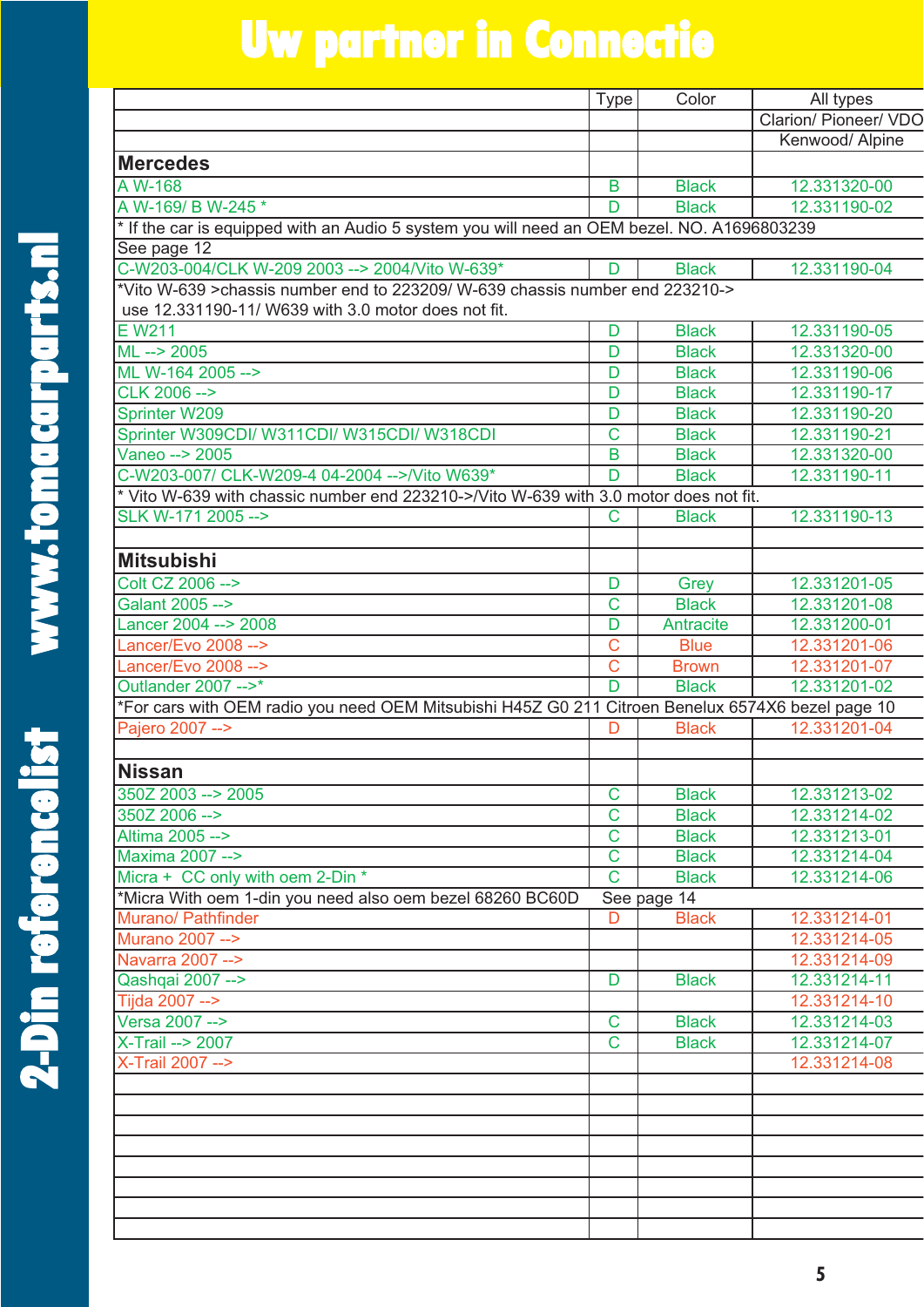| E<br>C<br>C                                                                                                                                                                                                                          |  |
|--------------------------------------------------------------------------------------------------------------------------------------------------------------------------------------------------------------------------------------|--|
|                                                                                                                                                                                                                                      |  |
|                                                                                                                                                                                                                                      |  |
|                                                                                                                                                                                                                                      |  |
|                                                                                                                                                                                                                                      |  |
|                                                                                                                                                                                                                                      |  |
|                                                                                                                                                                                                                                      |  |
|                                                                                                                                                                                                                                      |  |
|                                                                                                                                                                                                                                      |  |
|                                                                                                                                                                                                                                      |  |
|                                                                                                                                                                                                                                      |  |
|                                                                                                                                                                                                                                      |  |
|                                                                                                                                                                                                                                      |  |
|                                                                                                                                                                                                                                      |  |
|                                                                                                                                                                                                                                      |  |
|                                                                                                                                                                                                                                      |  |
|                                                                                                                                                                                                                                      |  |
|                                                                                                                                                                                                                                      |  |
| THREE PRINT                                                                                                                                                                                                                          |  |
|                                                                                                                                                                                                                                      |  |
|                                                                                                                                                                                                                                      |  |
|                                                                                                                                                                                                                                      |  |
|                                                                                                                                                                                                                                      |  |
|                                                                                                                                                                                                                                      |  |
| <b>STAND</b>                                                                                                                                                                                                                         |  |
|                                                                                                                                                                                                                                      |  |
|                                                                                                                                                                                                                                      |  |
|                                                                                                                                                                                                                                      |  |
|                                                                                                                                                                                                                                      |  |
|                                                                                                                                                                                                                                      |  |
|                                                                                                                                                                                                                                      |  |
|                                                                                                                                                                                                                                      |  |
|                                                                                                                                                                                                                                      |  |
| <u>THE MAIN STRIP OF STRIP OF STRIP OF STRIP OF STRIP OF STRIP OF STRIP OF STRIP OF STRIP OF STRIP OF STRIP OF STRIP OF STRIP OF STRIP OF STRIP OF STRIP OF STRIP OF STRIP OF STRIP OF STRIP OF STRIP OF STRIP OF STRIP OF STRIP</u> |  |
|                                                                                                                                                                                                                                      |  |
|                                                                                                                                                                                                                                      |  |
|                                                                                                                                                                                                                                      |  |
|                                                                                                                                                                                                                                      |  |
|                                                                                                                                                                                                                                      |  |
|                                                                                                                                                                                                                                      |  |
|                                                                                                                                                                                                                                      |  |
|                                                                                                                                                                                                                                      |  |
|                                                                                                                                                                                                                                      |  |
|                                                                                                                                                                                                                                      |  |
|                                                                                                                                                                                                                                      |  |
|                                                                                                                                                                                                                                      |  |
|                                                                                                                                                                                                                                      |  |
|                                                                                                                                                                                                                                      |  |
| D<br>L<br>L                                                                                                                                                                                                                          |  |
|                                                                                                                                                                                                                                      |  |
|                                                                                                                                                                                                                                      |  |
|                                                                                                                                                                                                                                      |  |
|                                                                                                                                                                                                                                      |  |
|                                                                                                                                                                                                                                      |  |
| D<br>D<br>D                                                                                                                                                                                                                          |  |
| <b>CHANGE</b>                                                                                                                                                                                                                        |  |
|                                                                                                                                                                                                                                      |  |
|                                                                                                                                                                                                                                      |  |
|                                                                                                                                                                                                                                      |  |
|                                                                                                                                                                                                                                      |  |
|                                                                                                                                                                                                                                      |  |
|                                                                                                                                                                                                                                      |  |
|                                                                                                                                                                                                                                      |  |
|                                                                                                                                                                                                                                      |  |
|                                                                                                                                                                                                                                      |  |
|                                                                                                                                                                                                                                      |  |
|                                                                                                                                                                                                                                      |  |
| Ŗ                                                                                                                                                                                                                                    |  |

|                                                                                                   | <b>Type</b>    | Color            | All types             |
|---------------------------------------------------------------------------------------------------|----------------|------------------|-----------------------|
|                                                                                                   |                |                  | Clarion/ Pioneer/ VDO |
|                                                                                                   |                |                  | Kenwood/ Alpine       |
| Opel                                                                                              |                |                  |                       |
| Agila 2004 --> 2008                                                                               | D              | <b>Black</b>     | 12.331232-13          |
| Agila/ Corsa /Astra--> 2004                                                                       | D              | <b>Black</b>     | 12.331232-01          |
| Agila 2008 -->                                                                                    | D              | <b>Black</b>     | 12.331232-19          |
| Antara 2007 -->                                                                                   | D              | Antracite        | 12.331232-18          |
| Astra 2004 -->                                                                                    | D              | Antracite        | 12.331232-05          |
| Astra 2004 -->                                                                                    | D              | <b>Black</b>     | 12.331232-06          |
| Astra 2004 -->                                                                                    | D              | <b>Silver</b>    | 12.331232-04          |
| Astra 2006 -->                                                                                    | D              | <b>Beige</b>     | 12.331232-17          |
| Corsa 2006 -->                                                                                    | D              | <b>Beige</b>     | 12.331232-14          |
| Corsa 2006 -->                                                                                    | D              | <b>Silver</b>    | 12.331232-15          |
| Corsa 2006 -->                                                                                    | D              | <b>Black</b>     | 12.331232-16          |
| Corsa C/Corsa C Combi 2003 -->                                                                    | D              | <b>Silver</b>    | 12.331232-03          |
| Meriva/ Tigra 2003 -->                                                                            | D              | <b>Silver</b>    | 12.331232-03          |
| Vectra C+CW/ Signum 2005 -->                                                                      | D              | <b>Silver</b>    | 12.331232-07          |
| Vectra C+CW/ Signum 2005 -->                                                                      | D              | <b>Antracite</b> | 12.331232-08          |
| Vectra C+CW/ Signum 2005 -->                                                                      | D              | <b>Black</b>     | 12.331232-09          |
| Vectra/ Signum 2003 --> 2005                                                                      | D              | Antracite        | 12.331232-02          |
| Vivaro/ Vectra --> 2003                                                                           | D              | <b>Black</b>     | 12.331232-01          |
| Zafira 2005 -->                                                                                   | D              | <b>Silver</b>    | 12.331232-10          |
| Zafira 2005 -->                                                                                   | D              | Antracite        | 12.331232-11          |
| Zafira 2005 -->                                                                                   | D              | <b>Black</b>     | 12.331232-12          |
|                                                                                                   |                |                  |                       |
| <b>Peugeot</b>                                                                                    |                |                  |                       |
| $40072008 --$                                                                                     | D              | <b>Black</b>     | 12.331201-02          |
| *For cars with OEM radio you need OEM Mitsubishi H45Z G0 211 Citroen Benelux 6574X6 bezel page 10 |                |                  |                       |
| 207 07 -->/307 / Expert 2007-->                                                                   | D              | <b>Black</b>     | 12.331040-11          |
| 308                                                                                               | $\overline{D}$ | <b>Silver</b>    | 12.331040-13          |
| Boxer 2007 -->                                                                                    | D              | <b>Black</b>     | 12.331094-10          |
|                                                                                                   |                |                  |                       |
| <b>Porsche</b>                                                                                    |                |                  |                       |
| Cayennne 2002 --> 2006                                                                            | D              | <b>Black</b>     | 12.331050-01          |
|                                                                                                   |                |                  |                       |
| <b>Renault</b>                                                                                    |                |                  |                       |
| Megane II 2005 -->11 -2007                                                                        | D              | <b>Black</b>     | 12.331250-01          |
| <b>Traffic</b>                                                                                    | B              | <b>Black</b>     | 12.331320-00          |
|                                                                                                   |                |                  |                       |
| <b>Saab</b>                                                                                       |                |                  |                       |
| $9-309 - 2006 -$                                                                                  | D              | <b>Black</b>     | 12.331270-01          |
| $9-5$ 10 - 2005 -->                                                                               | D              | <b>Black</b>     | 12.331270-03          |
| $9-509 - 1997 \rightarrow 10 - 2005$                                                              | D              | <b>Black</b>     | 12.331270-00          |
| $9.72006 - >$                                                                                     | D              | <b>Black</b>     | 12.331270-04          |
|                                                                                                   |                |                  |                       |
| <b>Seat</b>                                                                                       |                |                  |                       |
| Arosa/Ibiza                                                                                       | B              | <b>Black</b>     | 12.331320-00          |
| Leon 2005 -->                                                                                     | D              | Antracite        | 12.331328-03          |
| Toledo/ Altea 2005 -->                                                                            | D              | Antracite        | 12.331328-06          |
| Toledo/ Altea 2005 -->                                                                            | D              | <b>Black</b>     | 12.331328-07          |
| Toledo/ Altea 2007-->                                                                             | D              | Dark-Grey        | 12.331328-08          |
|                                                                                                   |                |                  |                       |
|                                                                                                   |                |                  |                       |
|                                                                                                   |                |                  |                       |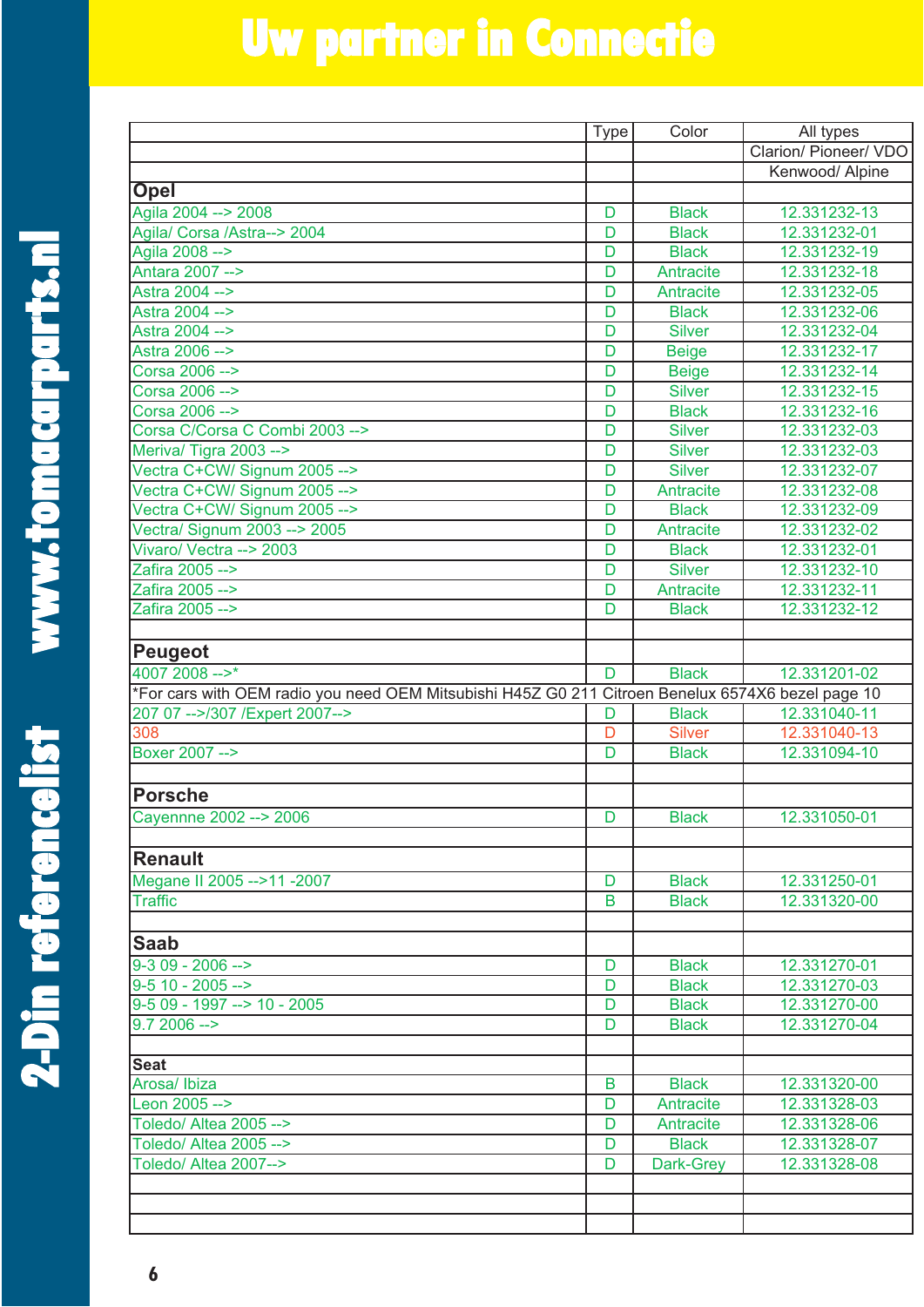| $\ddot{\phantom{0}}$ |  |
|----------------------|--|
|                      |  |
|                      |  |
|                      |  |
|                      |  |
|                      |  |
|                      |  |
|                      |  |
|                      |  |
|                      |  |
|                      |  |
|                      |  |
|                      |  |
|                      |  |
|                      |  |
|                      |  |
|                      |  |
|                      |  |
|                      |  |
|                      |  |
|                      |  |
|                      |  |
|                      |  |
|                      |  |
|                      |  |
|                      |  |
|                      |  |
|                      |  |
|                      |  |
|                      |  |
|                      |  |
|                      |  |
|                      |  |
|                      |  |
|                      |  |
|                      |  |
|                      |  |
|                      |  |
|                      |  |
|                      |  |
|                      |  |
|                      |  |
|                      |  |
|                      |  |
|                      |  |
|                      |  |
|                      |  |
|                      |  |
|                      |  |
|                      |  |
|                      |  |
|                      |  |
|                      |  |
|                      |  |
|                      |  |
|                      |  |
|                      |  |
|                      |  |
|                      |  |
|                      |  |
|                      |  |
|                      |  |
|                      |  |
|                      |  |
|                      |  |
|                      |  |
| <b>2-Din re</b>      |  |

**2 - D i**

|                                                                                           | <b>Type</b>                | Color                        | All types                    |
|-------------------------------------------------------------------------------------------|----------------------------|------------------------------|------------------------------|
|                                                                                           |                            |                              | Clarion/ Pioneer/ VDO        |
|                                                                                           |                            |                              | Kenwood/ Alpine              |
| <b>Skoda</b>                                                                              |                            |                              |                              |
| Fabia/ Octavia I --> 2004 /Super B                                                        | B                          | <b>Black</b>                 | 12.331320-00                 |
| Fabia 2007 -->                                                                            | D                          | <b>Black</b>                 | 12.331320-05                 |
| Octavia I 2004 -- > 2007                                                                  | D                          | <b>Black</b>                 | 12.331327-04                 |
| Octavia II 07-> also with Nexus system*                                                   | $\overline{D}$             | Grey                         | 12.331327-05                 |
| *If you have a Melody/Maxidot/Audince system you need 12.331327-04                        |                            |                              |                              |
| Roomster 06 --> only with OEM radio                                                       | D                          | <b>Black</b>                 | 12.331320-05                 |
|                                                                                           |                            |                              |                              |
| <b>Smart</b>                                                                              |                            |                              |                              |
| Smart For Two 2007 -->                                                                    | D                          | <b>Black</b>                 | 12.331190-18                 |
|                                                                                           |                            |                              |                              |
| <b>Ssang-Yong</b>                                                                         |                            |                              |                              |
| Actyon 2006 -->                                                                           | D                          | <b>Black</b>                 | 12.331276-07                 |
| Kyron 2005 -->                                                                            | D                          | Antracite                    | 12.331276-03                 |
| Rexton II 2006 -->                                                                        | D                          | <b>Black</b>                 | 12.331276-06                 |
|                                                                                           |                            |                              |                              |
| <b>Subaru</b>                                                                             |                            |                              |                              |
| Legacy-Outback 2005 --> 2007                                                              | $\mathsf C$                | <b>Black</b>                 | 12.331286-02                 |
| Impreza 2008-->                                                                           | D                          | <b>Black</b>                 | 12.331286-04                 |
|                                                                                           |                            |                              |                              |
| <b>Suzuki</b><br>Grand Vitara 2005 -->                                                    |                            |                              |                              |
|                                                                                           | D                          | <b>Black</b>                 | 12.331295-08                 |
| Ignis 2004 -->                                                                            | D<br>$\overline{\text{c}}$ | <b>Black</b>                 | 12.331232-13                 |
| Splash 2008--><br>Swift 2005 --> With oem radio                                           | D                          | <b>Black</b><br><b>Black</b> | 12.331232-19<br>12.331295-04 |
| Swift 2005 --> Without oem radio                                                          | B                          | <b>Black</b>                 | 12.331320-00                 |
| SX4 Crossover 2005 -->                                                                    | D                          | <b>Black</b>                 | 12.331295-09                 |
| XI-7 2007 -->                                                                             | C                          | <b>Black</b>                 | 12.331034-02                 |
|                                                                                           |                            |                              |                              |
| Toyota                                                                                    |                            |                              |                              |
| Avensis 2004-->*                                                                          | D                          | <b>Black</b>                 | 12.331300-06                 |
| *You need oem bezel 55405-05160 see page 15                                               |                            |                              |                              |
| Auris <sup>*</sup>                                                                        | D                          | dark-grey                    | 12.331300-06                 |
| *You need oem bezel 55405-12A00 bronze / 55405-02130 black see page 15                    |                            |                              |                              |
| Corolla Verso*                                                                            | D                          | <b>Black</b>                 | 12.331300-06                 |
| *You need oem bezel 55417-0F010 see page 15                                               |                            |                              |                              |
| Corolla 2008-->*                                                                          | D                          | <b>Black</b>                 | 12.331300-06                 |
| *You need oem bezel 55405-12A71 see page 16                                               |                            |                              |                              |
| Yaris 2005-->*<br>see page 16                                                             | D                          | <b>Black</b>                 | 12.331300-06                 |
| *You need oem bezels 55405-OD260-BO (SILVER) and 55436-52010-BO (L) and 55435-5210-BO (R) |                            |                              |                              |
| Camry 2002 --> 2006                                                                       | C                          | <b>Black</b>                 | 12.331300-19                 |
| Camry 2006 -->                                                                            | $\overline{\text{C}}$      | <b>Black</b>                 | 12.331300-20                 |
| Corolla 2003 --> 2007/ Celica                                                             | С                          | <b>Black</b>                 | 12.331300-02                 |
| Highlander 2008 -->                                                                       | $\overline{\text{c}}$      | <b>Black</b>                 | 12.331300-21                 |
| Highlander 2008 -->                                                                       | $\mathsf C$                | <b>Brown</b>                 | 12.331300-22                 |
| Hilux 2007 -->                                                                            | D                          | <b>Black</b>                 | 12.331300-10                 |
| Landcruiser 120 VX-VXE 2003 -->                                                           | D                          | <b>Black</b>                 | 12.331300-05                 |
| Runner Limiteed 2004 -->                                                                  | $\mathsf C$                | <b>Black</b>                 | 12.331300-05                 |
| RAV 4 2001 --> 2005/ Celica 2000 --> 2005                                                 | D                          | <b>Black</b>                 | 12.331300-03                 |
| RAV 4 2005 --> USA version                                                                | D                          | <b>Black</b>                 | 12.331300-04                 |
| RAV 4 2005 -- > European version                                                          | D                          | <b>Black</b>                 | 12.331300-04E                |
|                                                                                           |                            |                              |                              |

**7**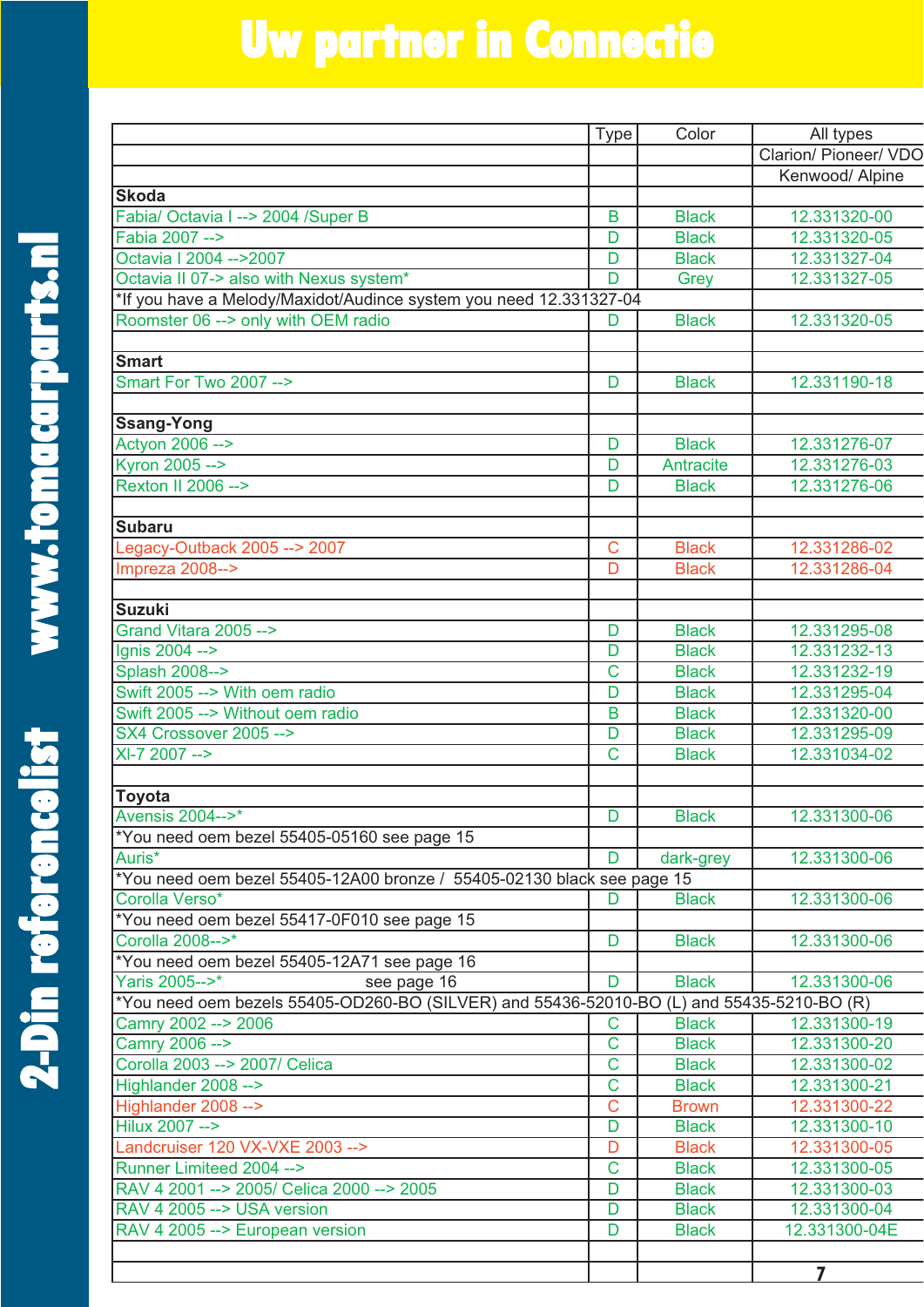**n**

|                                                              | Type | Color        | All types             |
|--------------------------------------------------------------|------|--------------|-----------------------|
|                                                              |      |              | Clarion/ Pioneer/ VDO |
|                                                              |      |              | Kenwood/ Alpine       |
| Volkswagen                                                   |      |              |                       |
| Crafter 2006 -->                                             | D    | <b>Black</b> | 12.331190-20          |
| Golf IV/ Bora/ Lupo/ Polo 9N/ Passat --> 2005                | в    | <b>Black</b> | 12.331320-00          |
| EOS/ Caddy 2004 -->                                          | D    | <b>Black</b> | 12.331320-05          |
| Golf V / Golf V Plus/ Jetta/ Passat 2005 -->/ Touran/ Tiguan | D    | <b>Black</b> | 12.331320-05          |
| T5 not suitable for Multivan                                 | D    | <b>Black</b> | 12.331320-00          |
| Touran 2008 --> with OEM 1-Din radio*                        | D    | <b>Black</b> | 12.331320-05          |
| * You need OEM bezel see page 17                             |      |              |                       |
| Touareg/ T5 Multivan                                         | D    | <b>Black</b> | 12.331320-10          |
| <b>Volvo</b>                                                 |      |              |                       |
| S60/ V70/ XC70 2004 -->                                      | D    | <b>Black</b> | 12.331354-01          |
| S40/ S80 Without oem radio                                   | B    | <b>Black</b> | 12.331320-00          |
| XC-90 2006 -->                                               | D    | antracite    | 12.331354-02          |
|                                                              |      |              |                       |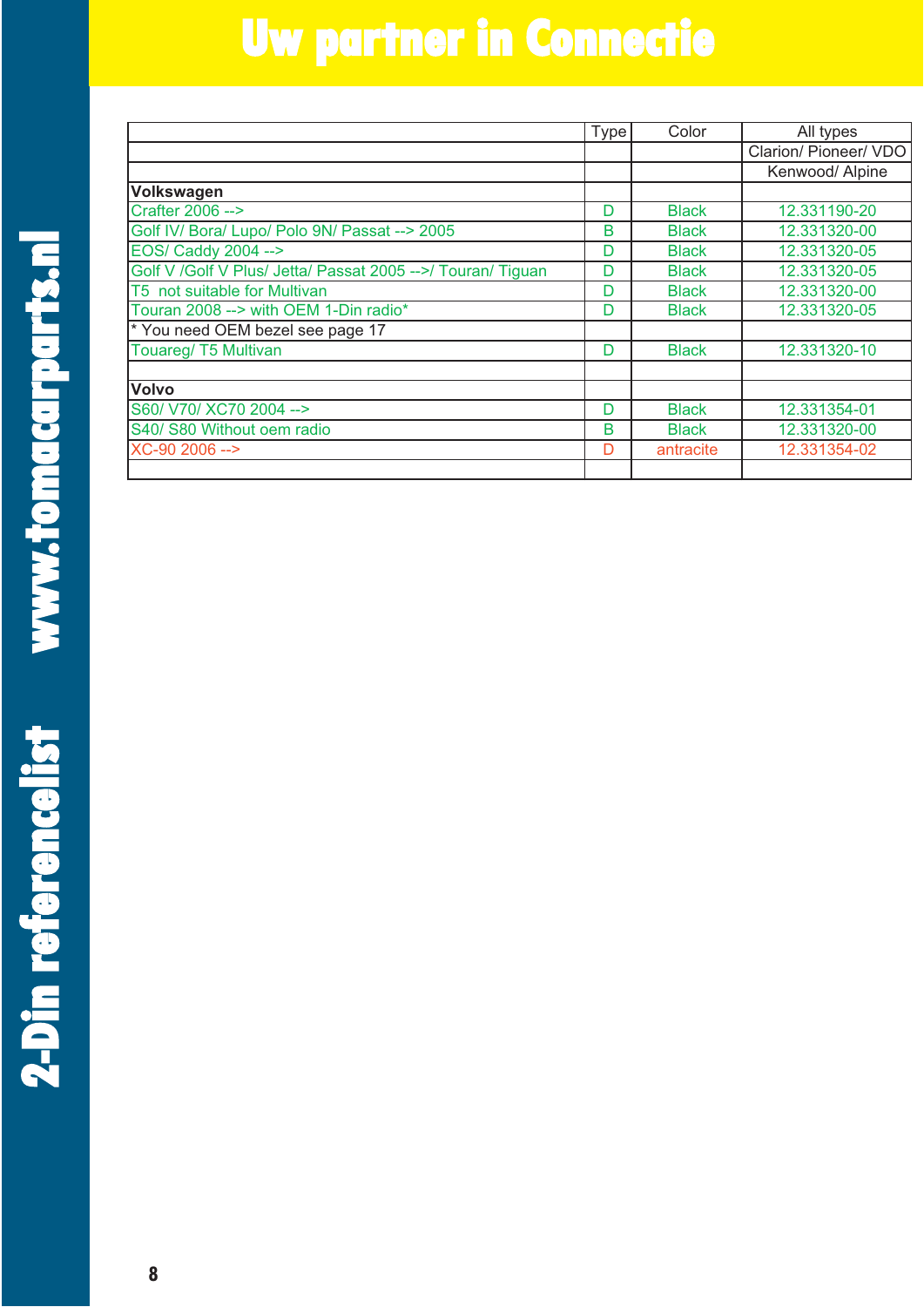#### Chrysler



If you have this type of radio you will need to order one the of the below mentioned bezel panels.

Chrysler Grand Cherokee 2006 -->

Article number: C5JN311J8-AN



Chrysler 300 sedan

Article number: C0XB311ZB-AA



Chrysler 300C Touring

Article number: C0YL431ZB-AA



Chrysler Caliber 2007 -->

Article number: C82210579



*Please note that the OEM bezels panels cannot be ordered at Toma Car Parts, only at the Chrysler dealer.*

**2 - D i**

**n ref**

**e**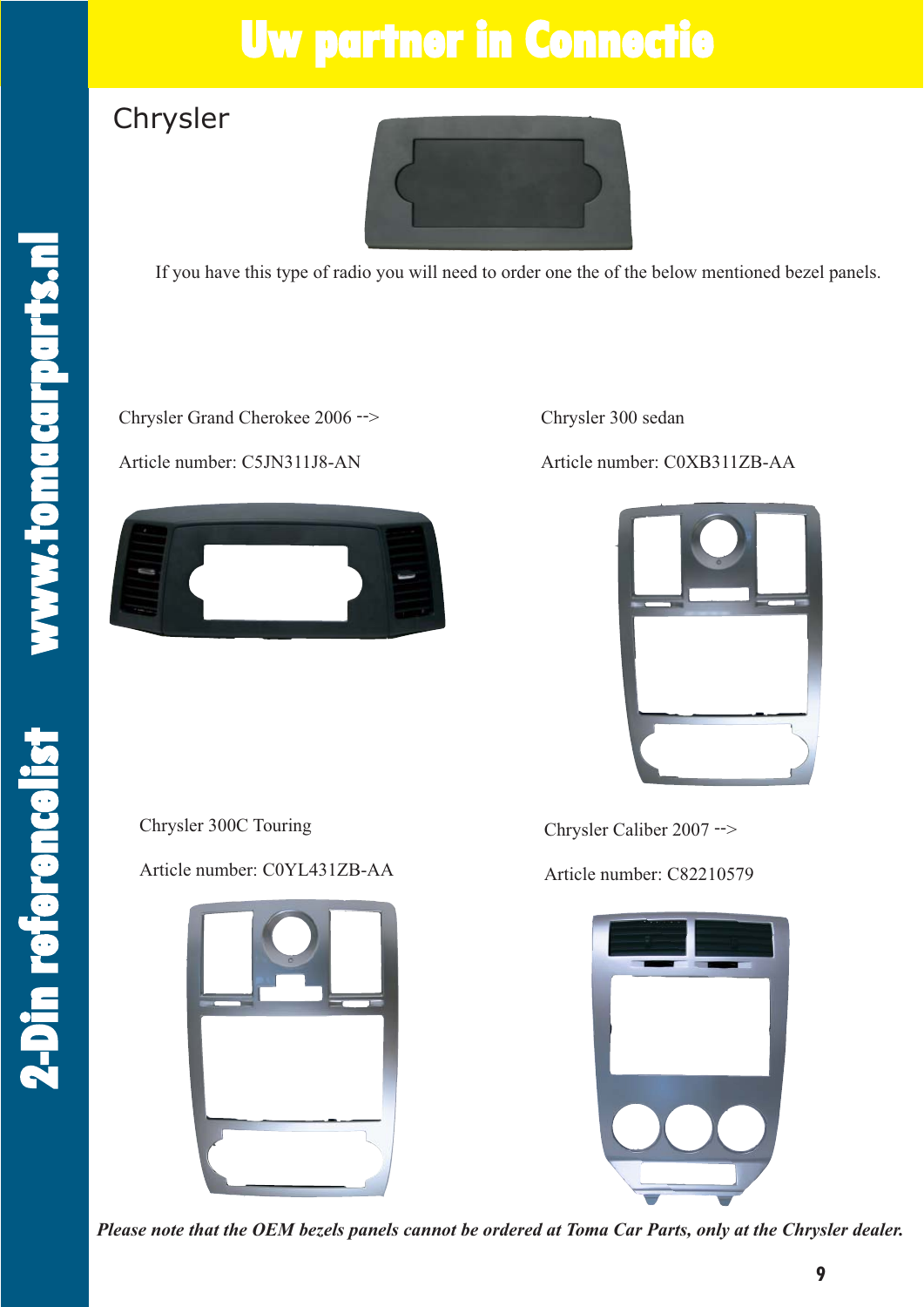#### Chrysler



If you have this type of radio you will need to order one the of the below mentioned bezel panels.

Chrysler Compass/ Patriot Article number: 0YZ161SFAB



#### Citroën/ Mitsubishi/ Peugeot

Citroën C-Crosser 2007 --> Mitsubishi Outlander 2007 --> Peugeot 4007 2007 -->

Article number: Mitsubishi H45Z G0 211/ Citroën - Peugeot 6574X6



*Please note that the OEM bezels panels cannot be ordered at Toma Car Parts, only at the Chrysler/Citroën/ Peugeot/ Mitsubishi dealer*

**2- D i**

**n ref**

**e**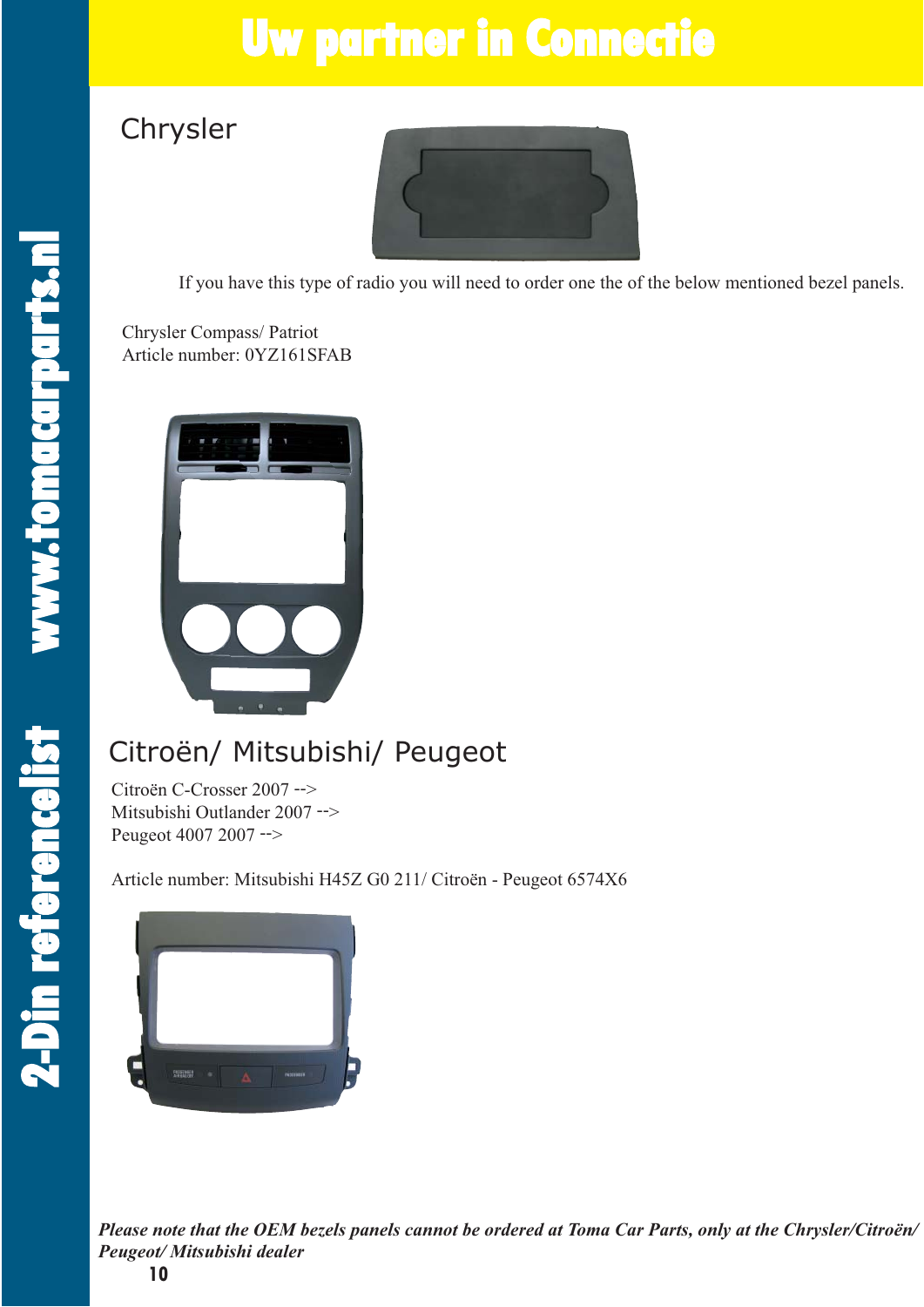#### Ford with 6000 CD system

You can use: 12.331114-03 2-Din black 12.331114-04 2-Din antracite 12.331114-05 2-Din silver



But you need to order one of the below mentioned OEM bezel panels at the Ford dealer.

Ford C-Max 2007 --> Article number: 3M51-18522-AD33M4 Finis Code: 1320979



Ford Focus 2007 --> Article number: 4M51-18522-ECSMFI Finis Code: 1369511



Ford Mondeo 2007 --> Article number: 7S71-18522-AD37QC Finis Code: 1459994



Ford S-MAX 2007 --> Article number: 6M21-18522-BE37QC Finis Code: 1439219



Please make sure that the color of your dashboard matches the above standing bezel panels. This can be checked by the finis code.

If the code does not match, ask the dealer which panel you need .

*Please note that the OEM bezels panels cannot be ordered at Toma Car Parts, only at the Ford dealer.*

**c e l i**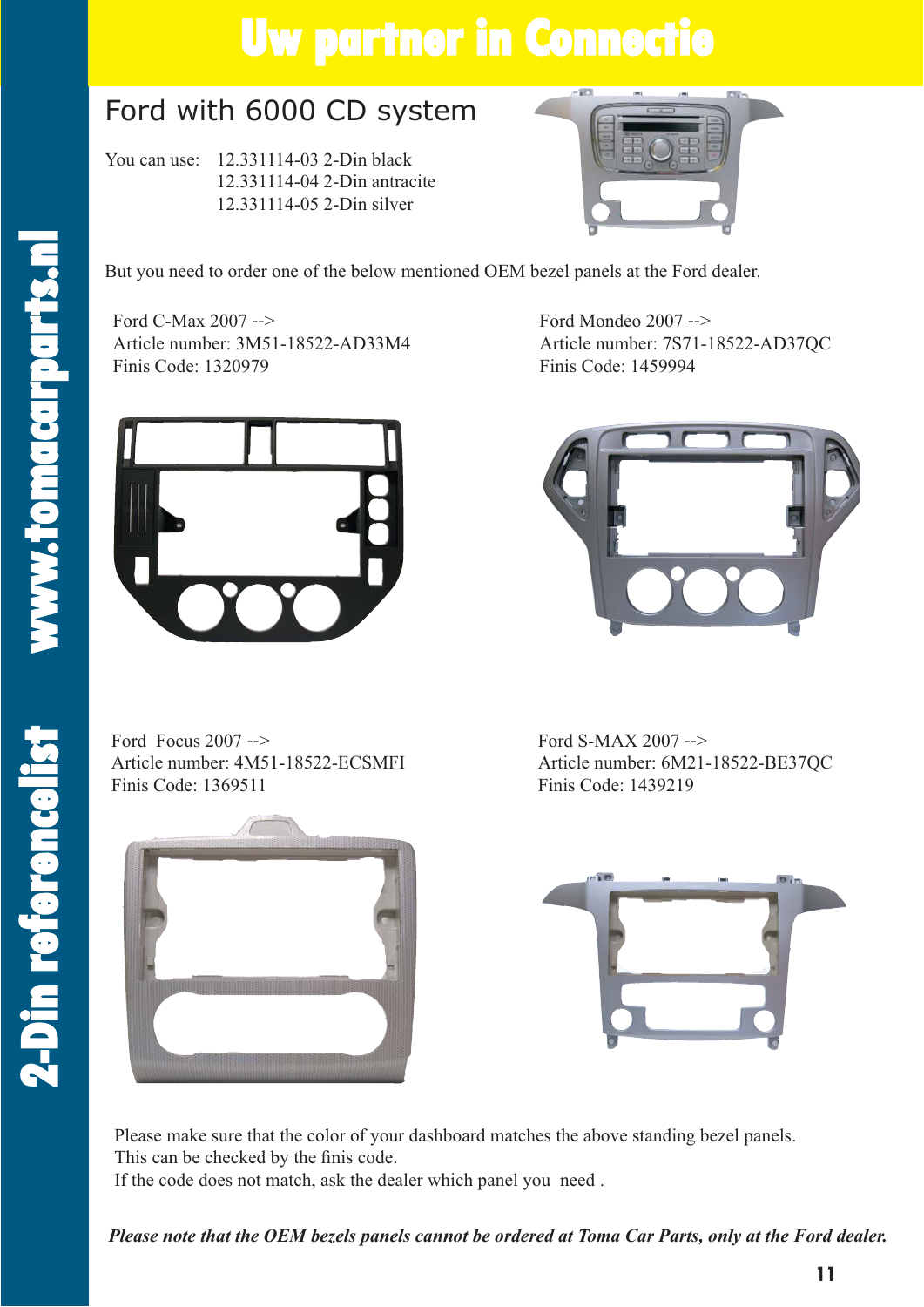#### Hyundai Tucson

You need to order one of the below mentioned OEM bezel panels at the Hyundai dealer.

**2 - D i**

**n ref**

**e**

**re n c e l i**



Order this panel when to car is equipped with a climatic control. Article number: 847612E211X9



Order this panel when to car is equipped with a manual airco. Article number: 847612E201X9

#### Kia Picanto

You need to order one of the below mentioned OEM bezel panels at the Kia dealer

Article number: 8474007510EQ.



**12** *Please note that the OEM bezels panels cannot be ordered at Toma Car Parts, only at the Hyundai/ Kia dealer.*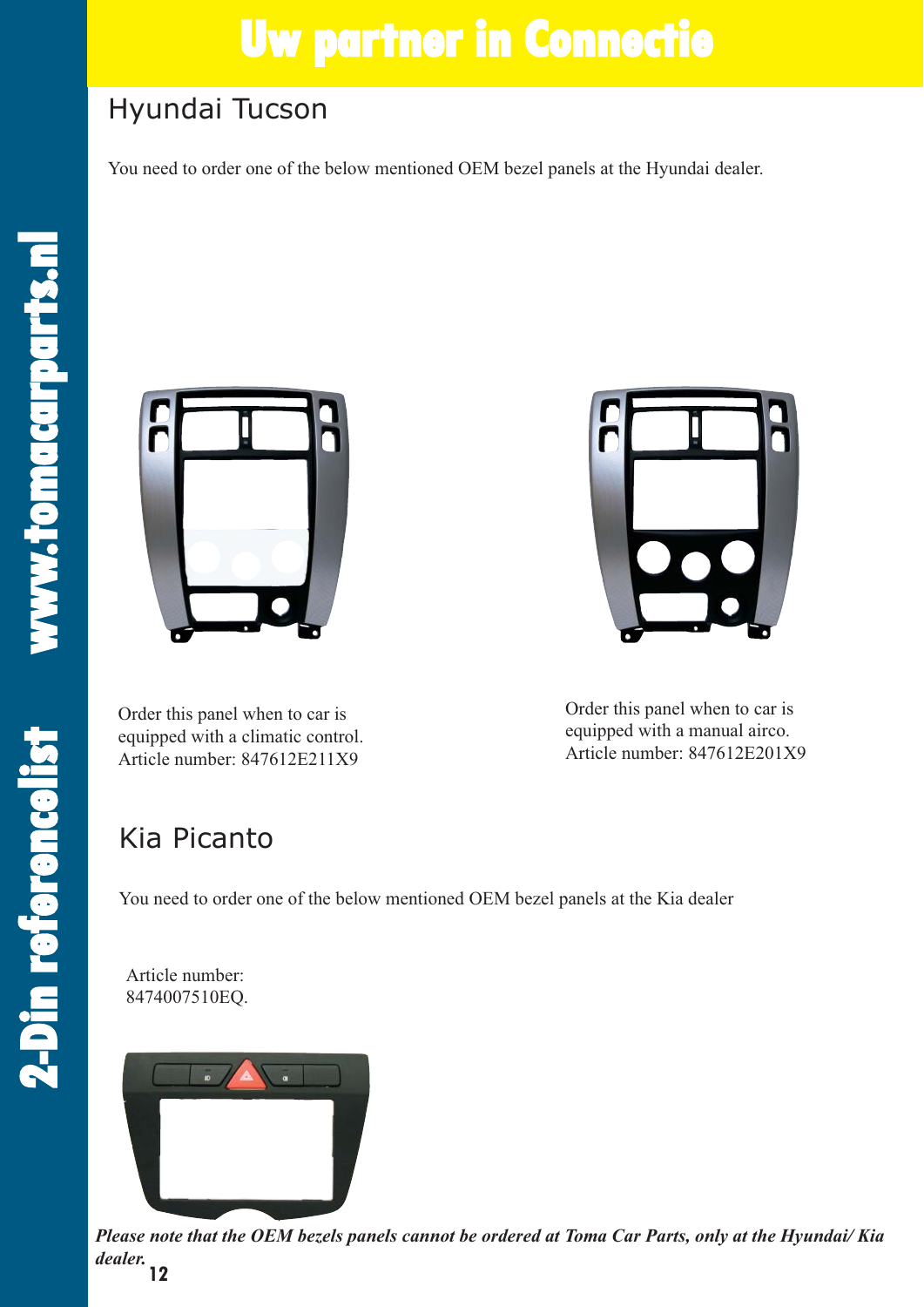#### Mercedes A/ B

You need to order one of the below mentioned OEM bezel panels at the Mercedes dealer.



With Audio 50/ 5 you need to order the following MB panel. Article number: A1696803239

*Please note that the OEM bezels panels cannot be ordered at Toma Car Parts, only at the Mercedes dealer.*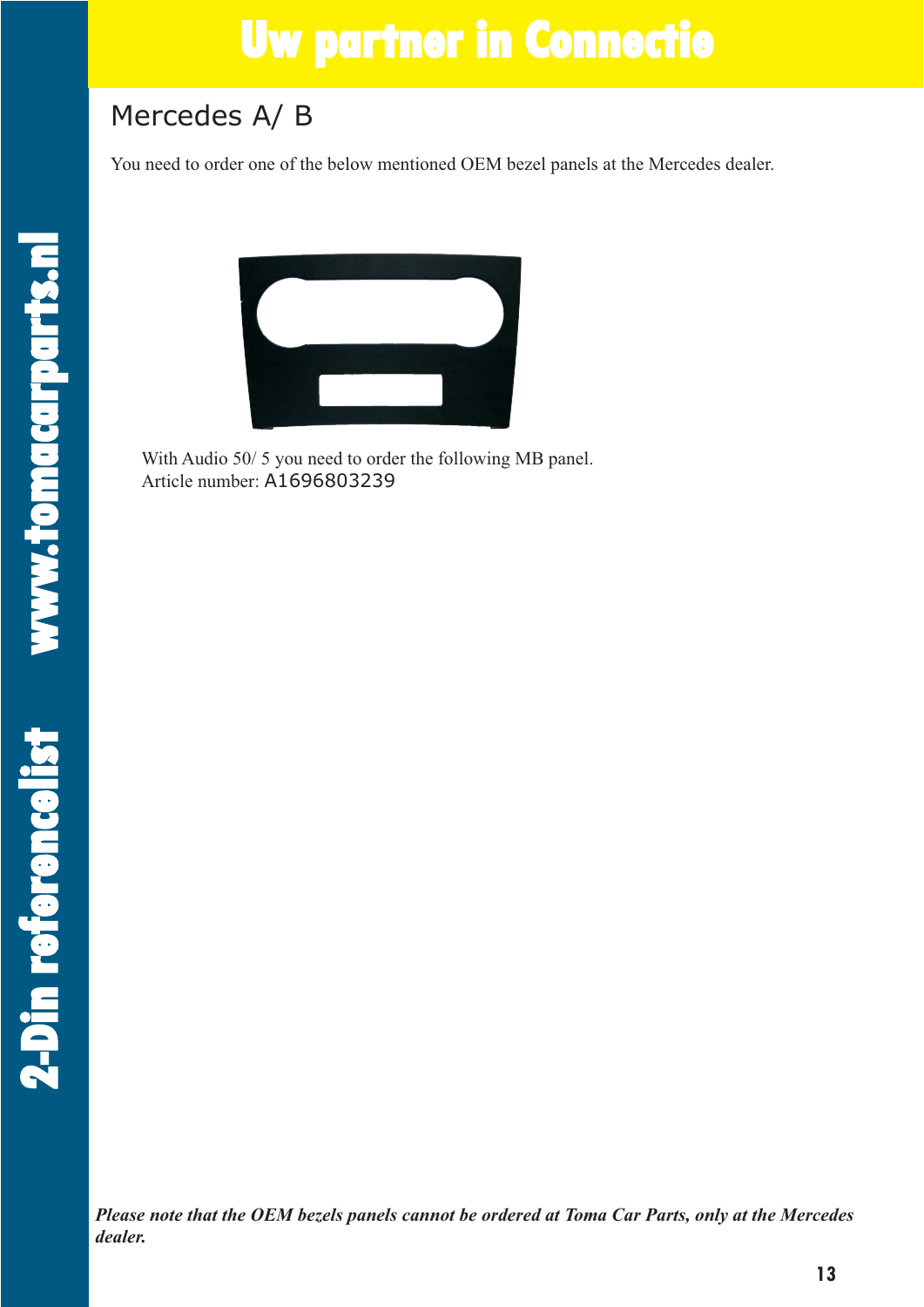#### Mazda 2 2008 -->

Article number: DF71-55-210A-02



#### Nissan Micra

You need to order one of the below mentioned OEM bezel panels at the Nissan dealer.



Article number: 68260 BC60D

*Please note that the OEM bezels panels cannot be ordered at Toma Car Parts, only at the Nissan / Mazda dealer.*

**2 - D i**

**n ref**

**e**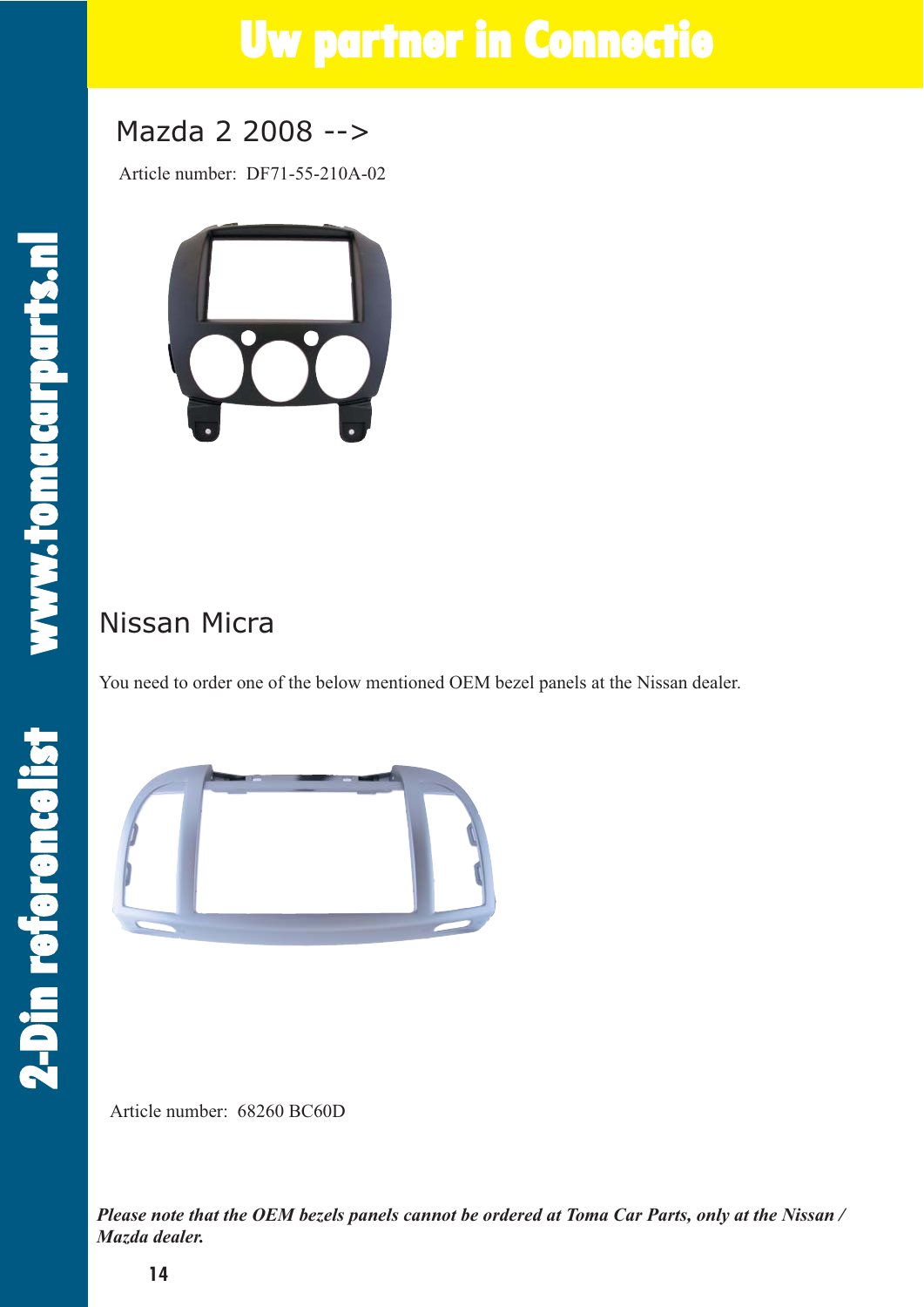You need to order one of the below mentioned OEM bezel panels at the Toyota dealer.

#### Toyota Auris

Article number: 55405-12A00 Color bronze 55405-02130 Color black



#### Toyota Avensis 2004 -->

Article number: 55405-05160



#### Toyota Corolla Verso

Article number: 55417-0F010

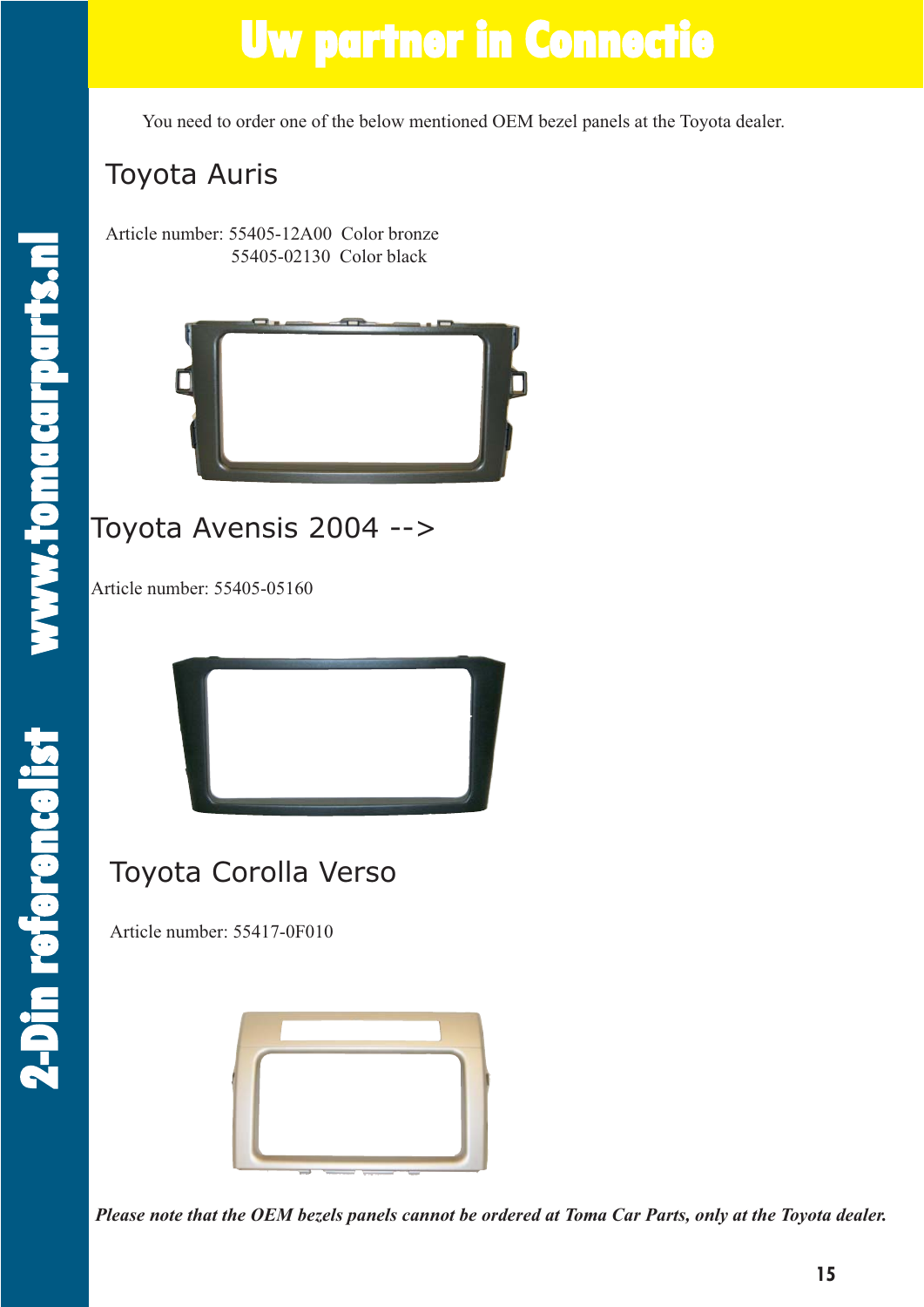You need to order one of the below mentioned OEM bezel panels at the Toyota dealer.

**2 - D i**

**n ref**

**e**

**re n c e l i**

#### Toyota Corolla 2008 -->

Article number: 55405-12A71



Article number: 55436-52010-B0 left panel 55435-52010-B0 right panel 55405-0D260-B0 OEM panel.



*Please note that the OEM bezels panels cannot be ordered at Toma Car Parts, only at the Toyota dealer.*